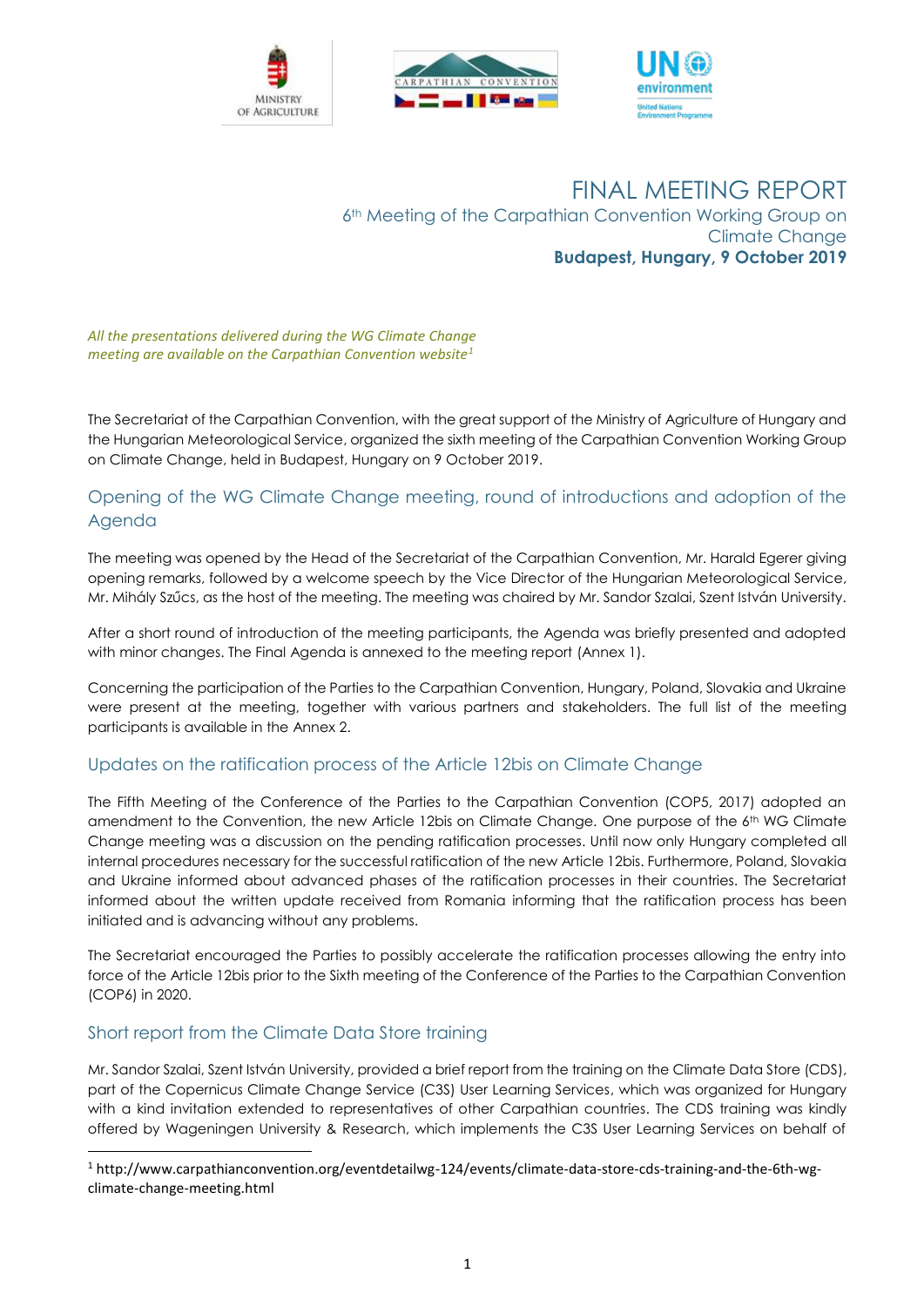





Copernicus Climate Change Services and took place before the WG Climate Change meeting, on 8 October 2019.

The [Copernicus Climate Change Service](https://climate.copernicus.eu/) supports society by providing authoritative information about the past, present and future climate in Europe and the rest of the World, while th[e Climate Data Store](https://cds.climate.copernicus.eu/#!/home) provides easy access to a wide range of climate datasets via a searchable catalogue.

The Secretariat expressed thanks to the Wageningen University & Research for providing an opportunity for the Carpathian countries to join the C3S training.

# Presentation of the activities of the WG Climate Change and report from the 7th meeting of the WG on Sustainable Forest Management

The Secretariat briefly introduced the Carpathian Convention and presented the activities of the WG Climate Change, which were undertaken until present. The presentation included a short report from the Working Group on Sustainable Forest Management (Zvolen Slovakia 27-28 June 2019), which called for undertaking activities concerning the impact of climate change on the Carpathian forests, as its priority for the implementation of the [Forest Protocol](http://www.carpathianconvention.org/protocol_on_sustainable_forest_management.html) and it[s Strategic Action Plan.](http://www.carpathianconvention.org/tl_files/carpathiancon/Downloads/03%20Meetings%20and%20Events/COP/2014_COP4_Mikulov/Follow%20Up/DOC11_Forest%20SAP%20FINAL_26SepCOP4.pdf)

## 6th Forum Carpaticum 2020 and other S4C planned activities

Ms. Katalin Mázsa, Chair of the Science for the Carpathians Initiative (S4C), presented the resent information regarding the next Forum Carpaticum scientific conference gathering researches from the Carpathians and beyond, that will take place in Brno, the Czech Republic on 23 -26 June 2020. The aim of the event is to establish links between S4C, local and regional authorities and various stakeholders. Ms. Mázsa informed also about the intentions to organize an Interdisciplinary Summer School for Young Scientists (starting from 2020), which shall aim at new interdisciplinary networks and initiations interdisciplinary papers.

The Secretarait asked the Chair of S4C to consider the inclusion of the climate change topic in the Forum Carpaticum programme, either in a form of a dedicated session or focus on mainstreaming climate change topic into other sessions. The consultations in this respect will be undertaken between the Secretariat and S4C in near future.

## Overview of the climate change issue in the Carpathian region

Mr. Sandor Szalai, Szent István University, delivered a presentation on climate change issue in the Carpathians, providing on overview of results of the three Carpathian projects on climate change: [CARPIVIA](http://www.carpivia.eu/) project: Carpathian integrated assessment of vulnerability to climate change and ecosystem-based adaptation measures; [CarpathCC](http://www.carpathcc.eu/) project - in-depth assessment of the vulnerability of the Carpathian region to climate change[; CARPATCLIM](http://www.carpatclim-eu.org/pages/home/) project – Climate of the Carpathian Region.

## Best practices and ideas for implementation of the Article 12bis on Climate Change

The Secretariat asked the Parties to share information on undertaken activities for implementation of the 12bis on Climate Change or any other activities relevant for climate change, which could serve as best practice or support information exchange.

#### **Hungary:**

• In October 2018, Hungary adopted its second National Climate Change Strategy for the period 2018-30, with an outlook until 2050. The Strategy contains 3 parts: the Decarbonisation Roadmap, the National Adaptation Strategy and an awareness-raising plan.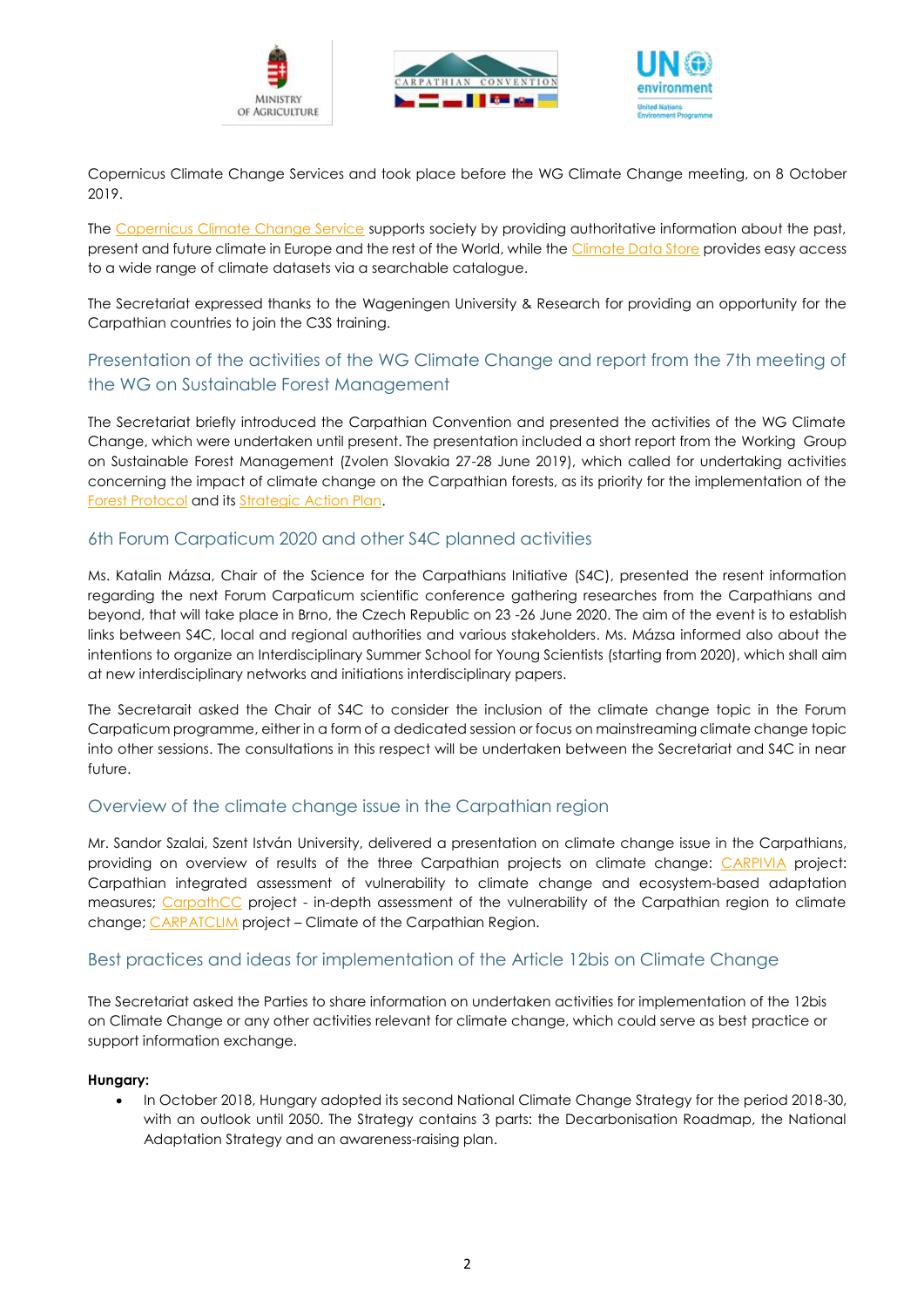





- In the National Adaptation Strategy, vulnerability assessments are supported by the National Adaptation Geo-information System (NaGIS). The identified main challenges in Hungarian mountainous and hilly areas are severe weather events and flash floods.
- Concrete measures for the climate change mitigation and adaptation action lines are being elaborated in the first Hungarian Climate Change Action Plan, to be released later this year.
- Hungary is also working on its National Energy and Climate Plan (NECP) and the 2050 long term strategy.
- Climate policy making is supported by an inter-ministerial climate change working group and the Energy and Climate Policy State Secretary's scientific advisory board.
- Last year, based on the processes and products of the IPCC, the Hungarian Ministry for Innovation and Technology launched an initiative to prepare a national climate change assessment report. The report will be the product of the Hungarian scientific community. In May 2019, the scoping meeting of the report took place at University of Szeged, and the final proposal for the scope has been adopted by the inter-ministerial forum in July. The main report is expected to finalised in 2023.
- Hungary is also working on developing a monitoring system in order to follow-up climate actions.

#### **Poland:**

Poland informed about the [Ministerial Katowice Declaration on Forests for the Climate](https://cop24.gov.pl/fileadmin/user_upload/Ministerial_Katowice_Declaration_on_Forests_for_Climate_OFFICIAL_ENG.pdf) initiated by the Polish government during the COP24 climate summit. The "forest for climate" declaration, which was endorsed by 81 countries, builds on the universal understanding that forests are a key carbon dioxide sink and must be considered a major part of efforts to cap the global temperature rise below 1.5 degrees Celsius by 2030.

Furthermore, Poland is currently implementing a long-term project Forest Carbon Farms, which shall underline the role of forest areas in mitigating the negative effects of climate change in the context of international agreements; storage of additional organic carbon in separated parts of the forest; verification of the effectiveness of additional measures to increase CO<sub>2</sub> retention; creating a CO<sub>2</sub> absorption model by Polish forests; Introduction of the trading system for CO<sub>2</sub> units to the economic practice. The project sites are also located in the Carpathians.

Poland has been undergoing also a project on Small Water Retention Program in Forests of Poland.

#### **Slovakia**:

Slovakia will stop burning coal to produce electricity until the end of 2023 as well as it announces its support for EU 2050 carbon neutrality target. Following the development of the Climate Change Adaptation Strategy of the Slovak Republic, a National Adaptation Plan is being currently under elaboration, which shall serve a useful tool for mainstreaming climate change adaptation into other sectors.

## Cooperation with the Alpine Climate Board

Mr. Helmut Hojesky, Chair of the Alpine Climate Board, introduced the Alpine Convention and its activities on climate change, including establishment of the Alpine Climate Board, a thematic working body of the Alpine Convention. The intervention included presentation of the structure and the activities of the Alpine Climate Board, with a special focus on development and operationalization of the Alpine Climate Target System 2050. According to the Declaration of Innsbruck: *The Alpine Conference [...] at its XV session on the 4th of April 2019 in Innsbruck [...] calls upon the Thematic Working Bodies of the Alpine Convention to contribute to the implementation of the Alpine Climate Target System 2050 in line with their respective mandates*". Mr. Hojesky stressed the willingness to extend cooperation with the Carpathian Convention Working Group on Climate Change in this respect.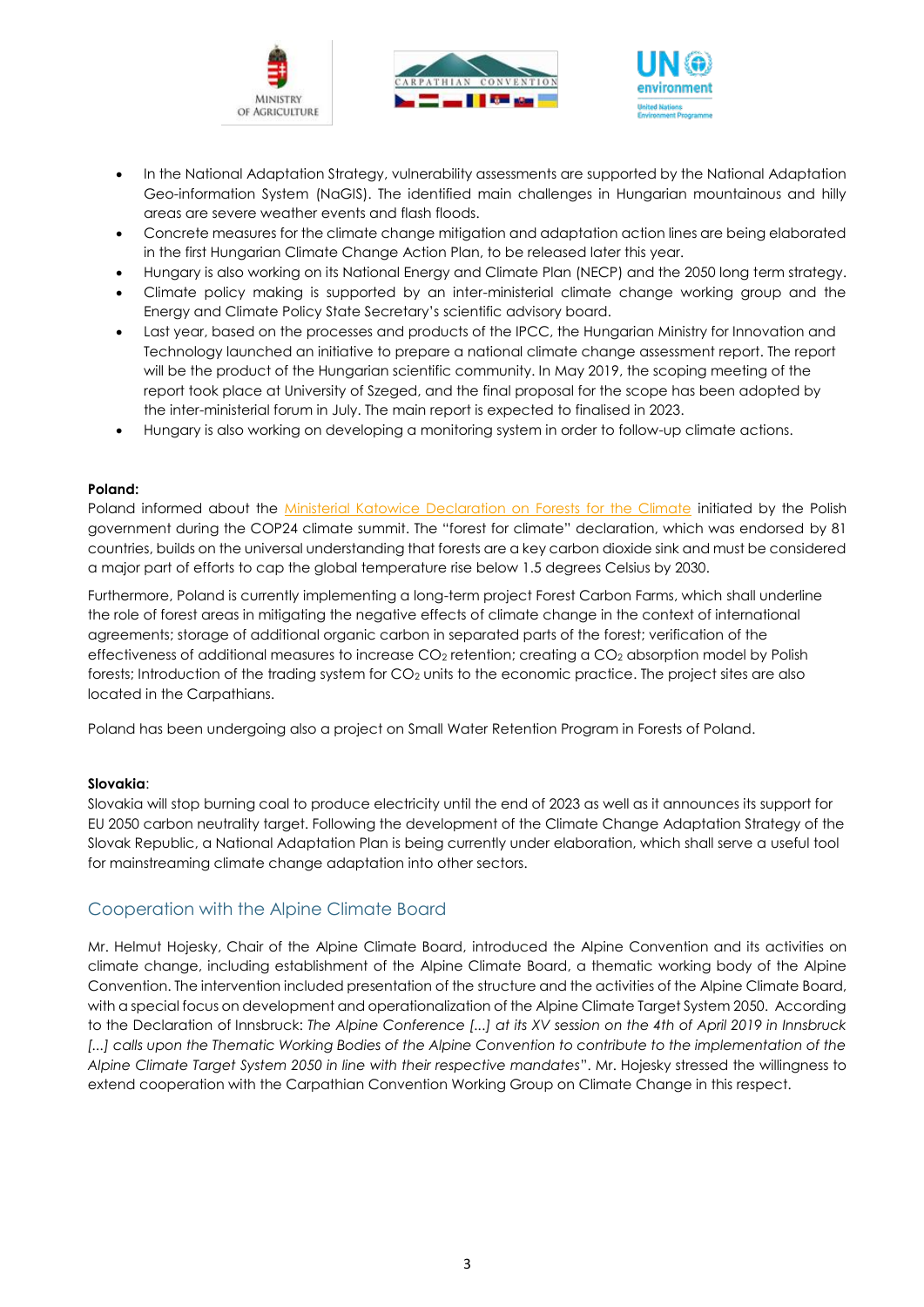





## Alpine Climate Target System 2050 – is it relevant for the Carpathians?

Ms. Sabine McCallum, Climate Change Expert, presented in detail the Alpine Climate Target System 2050, its overall structure, general principles and strategic targets and implementation. Concerning the relevance of the Alpine Climate Target System 2050 for the Carpathian Convention, Ms. McCallum indicated the below points:

- ➢ The Alpine Climate Target System 2050 in its roof, principles and overall strategic targets covers a general frame that is equally suited and relevant for the Carpathians
- ➢ Recommendations for sectoral targets and transversal fields of action address a broad range of mitigation and adaptation topics that are likely to represent similar themes of concern for the **Carpathians**
- $\triangleright$  The Alpine Climate Board (ABC) is very active and in the position to provide the necessary resources to further elaborate implementation pathways for concrete action that could be interesting for the **Carpathians**
- ➢ Collaboration with other mountain areas is one of the recommendations for implementing the target system -> Parties to both the Alpine and the Carpathian Convention could benefit from each other in exchanging views and approaches
- ➢ Mechanisms for collaboration and exchange will be developed with the Communication strategy -> exchange formats with e.g. the CC Working Group could be established.

# Global Stocktake Under the Paris Agreement (Article 14) - introduction and relevance for the Carpathians

Ms. Sabine McCallum, Climate Change Expert, introduced the process of a comprehensive five-yearly assessment of progress on climate action – the Global Stocktake – as an essential part of the Paris Agreement. Countries are requested to put forward nationally determined contributions (NDCs) by 2020 with the expectation that the NDC enhancement process delivers greater mitigation and adaptation ambitions to keep the Paris Agreement goals within reach.

Furthermore, NDC enhancement also provides an important opportunity to make adaptation planning more robust:

- $\triangleright$  increase the visibility and profile of adaptation to achieve balance with mitigation,
- ➢ strengthen adaptation action and support,
- $\triangleright$  provide inputs to the global stocktake,
- ➢ enhance learning and understanding of adaptation needs and actions.

The Secretariat suggested that Carpathian Convention Parties could include mountainous aspects to their national reports. Further communication on mountain inputs to the Global Stocktake could be coordinated together with the Alpine Convention.

## Discussion on future activities of the WG Climate Change and possible project proposals:

## Assessment of the impacts of climate change on the Carpathian forests

Mr. Libor Urlich, State Nature Conservation of the Slovak Republic, made a presentation on climate change and adaptation and mitigation issues in the Carpathian forests, which was followed by a discussion on developing an assessment of the impacts of climate change on the Carpathian forests and their ecosystem services.

In this respect, the Secretariat proposed to follow currently undergoing process supporting the elaboration of the Carpathian report on large carnivores monitoring. In practice it means that each Party should nominate a contact person who would assemble information on the topic of climate change impact on the Carpathian forest in their country (10-15 pages). All the country reports will be then analysed and compiled by an expert in the field,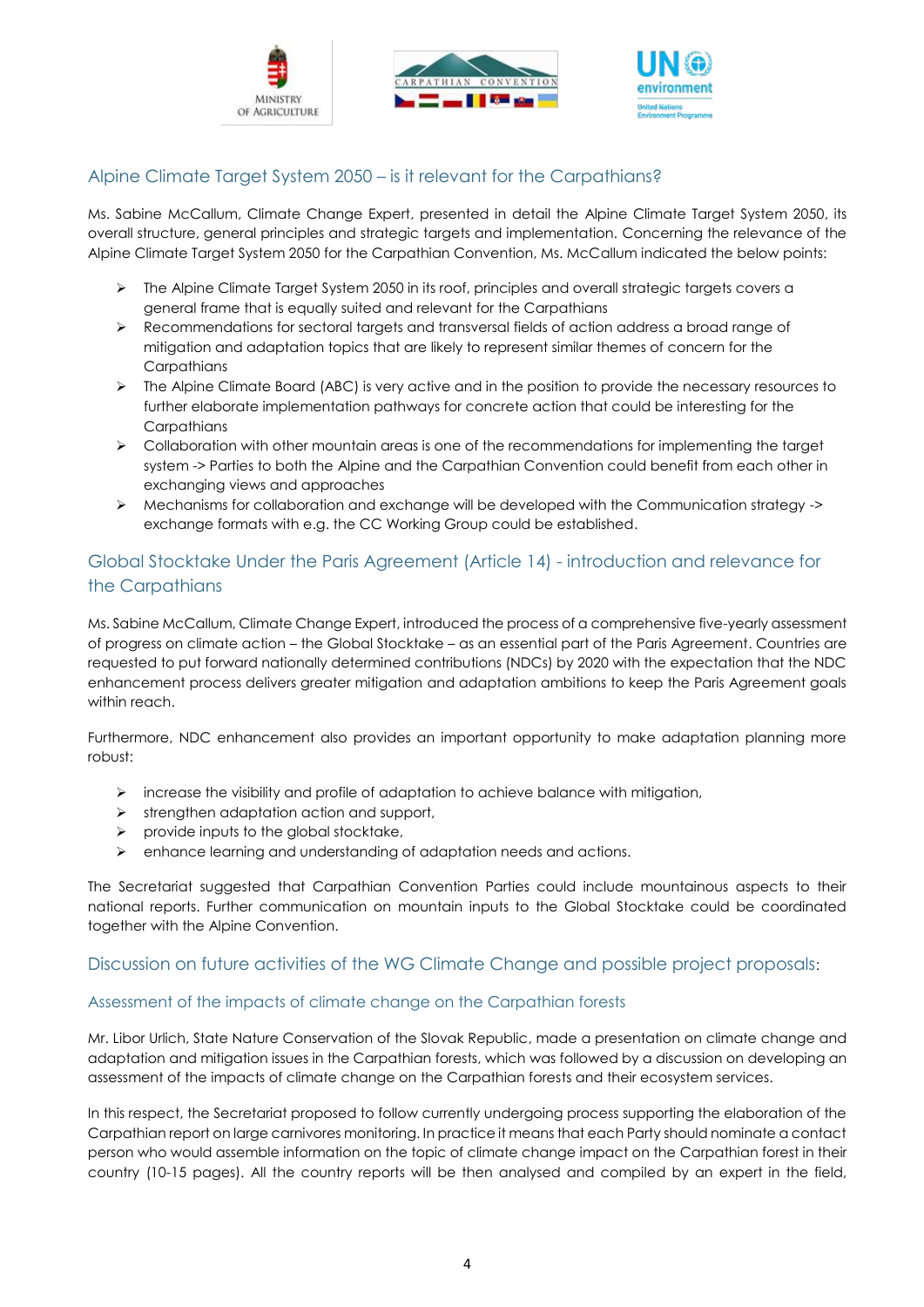





producing one comprehensive report for the Carpathian region. The report shall include also best practices and experiences on climate change adaptation.

The next Carpathian Convention Implementation Committee (11-13 December 2019, Budapest) shall decide if and how the assessment should be developed.

#### Towards a Carpathian Observation and Early Warning Platform for Climate Change – presentation and discussion

Ms. Sabine McCallum, Climate Change Expert, presented the essence of a discussion paper on establishing a Carpathian Observation and Early Warning Platform for Climate Change, which has been provided as a background paper for the meeting. The discussion paper aims to provide background information on examples for climate change platforms and networks, including their activities and organizational structure and puts forward a proposal for establishing a platform for collecting, managing, sharing and disseminating information on climate change and its effects in the Carpathian region. A Carpathian observation and early warning platform could be a forum that brings together diverse actors across the Carpathian space in order to collaborate on disaster risk reduction (DRR) and climate change adaptation (CCA) priorities. Partners benefit from being part of the platform for many reasons, including opportunities for networking, collaboration, knowledge-sharing, and the accessing of funding avenues.

- ➢ The presentation highlighted selected examples for networks and platforms on climate change that could potentially be in parts interesting to consider when proceeding with the proposal for establishing a Carpathian Platform. The overall purpose and goals, including proposals for potential funding of this activity have been put forward for discussion with the Working Group, which can be summarised as follows:The title "Carpathian Observation and Early Warning Platform" was questioned to be misleading regarding the proposed objectives, which rather focus on networking and exchange than setting up a physical network of observatories in the Carpathians
- ➢ The networking component could be covered by the Carpathian Convention Working Group on Climate Change (potentially in the direction similar to the set-up of the Alpine Climate Board)
- ➢ A clear agenda for collaboration and activities would be needed to develop by the Working Group linked to setting priorities for the implementation of Article12bis
- ➢ Proper mechanisms for exchange and collaboration with other relevant Working Groups of the Convention as well as with the Science for the Carpathians Initiative (S4C) should be established
- ➢ Financing a broader platform/network remains a challenge; however, funding mechanisms shall be further explored

Concluding the discussion, the Secretariat asked the Chair of the Working Group, Mr. Sandor Szalai, to prepare a short note for the next Carpathian Convention Implementation Committee meeting on a structured step-by-step approach for strengthening networking and collaboration on climate change in the Carpathians, including proposals for the structure, timeline, role and concrete tasks of the Working Group, in particular with regard to the implementation of Article12bis.

#### Cooperation with EUSDR PA4 and PA5, ICPDR and project opportunities

Mr. Sandor Szalai, Szent István University, informed about the cooperation with International Commission for the Protection of the Danube River (ICPDR), especially within the Tisza Group. Based on the Joint Declaration of Cooperation ICPDR Tisza Group and the Carpathian Convention shall strengthen cooperation in areas of mutual interest. There are several topics to be considered for future common activities, such as, detection of flood formation areas, detection of flood formation areas, land use and land use changes in the mountains, runoff modelling, effects of the LUC on the streamflow and sedimentation of rivers. One topic should be commonly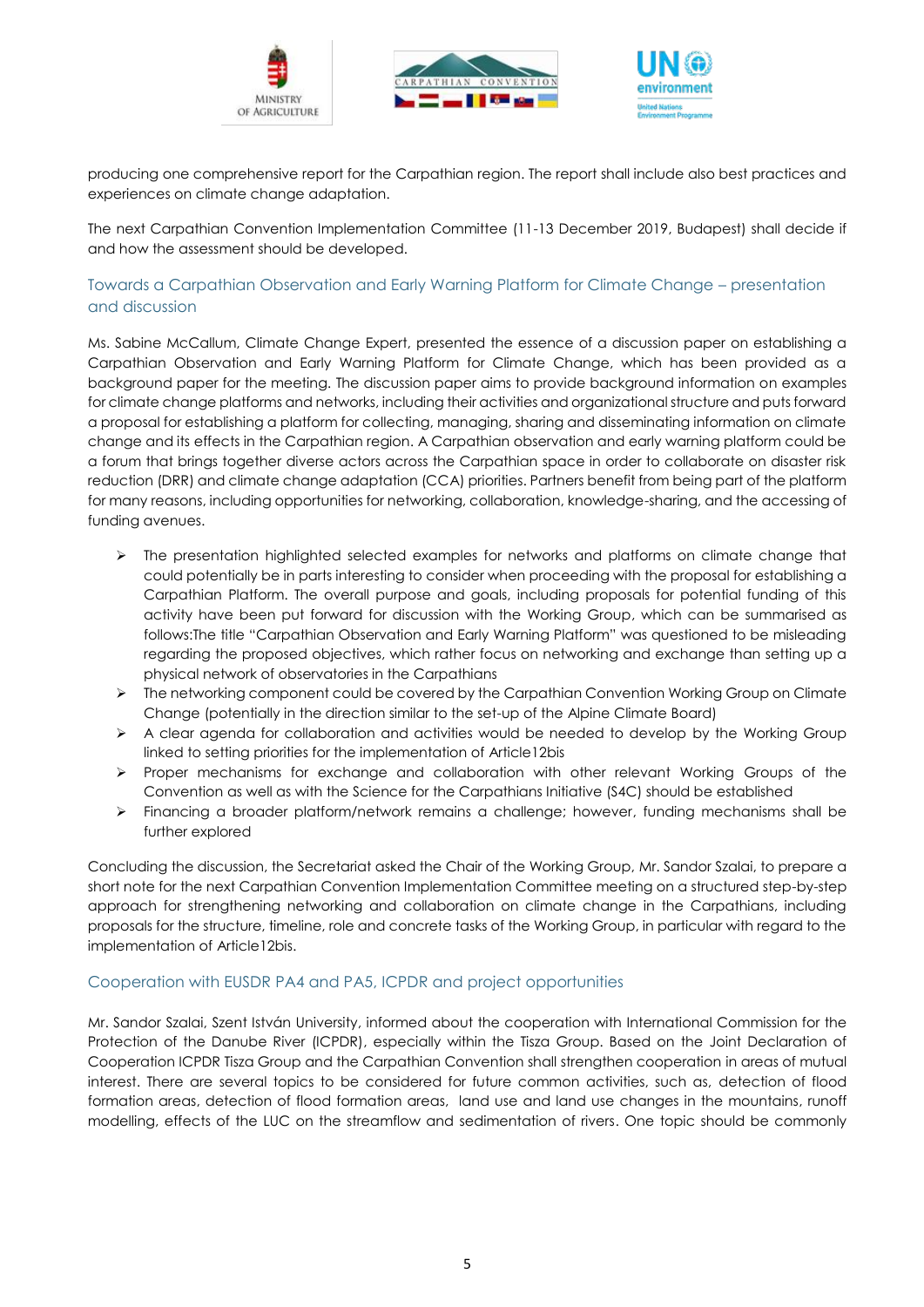





agreed in near future with further plans to organize a workshop (2020) on that topic leading to development of a project proposal (2021).

Mr. Szalai gave also a short overview of the activities of the EUSDR Priority Area 4 (Water Quality) and Priority Area 5 (Environmental Risks). Ideas for activities with PA4 concern microplastic in the Carpathians, establishing biomonitoring, waste water treatment in small settlements, agricultural good practices in mountainous areas, Natural Water Retention Measures including urban water retention, flash floods or soil degradation. Ideas for cooperation with the PA5 should be further explored.

Cooperation with the Alpine Convention – experience sharing on adaptation to climate change in the Alps

Mr. Piero Di Carlo, University G.D'Annunzio in Chieti-Pescara, representative of the Alpine Convention, presented experience on adaptation to climate change in the Alps, especially focusing on a pilot project on adaptation to climate change in the Alpine villages and extension of the best practice and activities of the Alps to the Apennines mountains.

Mr. Di Carlo, highlighted the interest of his institution to collaborate with the Carpathian Convention on projects, especially related to adaptation to climate change at the local level (Budoia charter) and on network of mountain observatories on climate change.

Concerning other project ideas and topics for cooperation, the importance of mainstreaming of climate change adaptation into other sectors was stressed. Furthermore, Mr. Henk Zingstra, Zingstra Water and Ecosystems, suggested a development of a forest management toolkit for the forest managers in order to help to adopt to climate change, as a possible project proposal.

# Reporting format for the comprehensive National Report on Implementation of the Carpathian Convention covering all the Protocols and other relevant sectors

The Secretariat informed about the CCIC request to discuss with every CC Working Group about a format of the comprehensive National Report on Implementation of the Carpathian Convention, which will cover all the Protocols and relevant sectors. The format shall be presented at the COP6 in 2020. The Secretariat asked what should be reported for the Article 12bis on Climate Change and what indicators will be suitable. The Secretariat, that is currently working on the reporting format, will further consult with the WG Climate Change on this topic in due course.

## Summary of the meeting and next steps

The Secretariat summarised the meeting and suggested the following next steps:

- ➢ Parties shall accelerate the ratification processes of the Article 12bis prior to the Sixth meeting of the Conference of the Parties to the Carpathian Convention (COP6) in 2020.
- ➢ The Secretariat will consult with S4C inclusion of the climate change topic in the Forum Carpaticum programme, either in a form of a dedicated session or focus on mainstreaming climate change topic into other sessions.
- ➢ The Working Group should consider closer cooperation with the Alpine Climate Board, especially in regard to implementation of the Alpine Climate Target System 2050.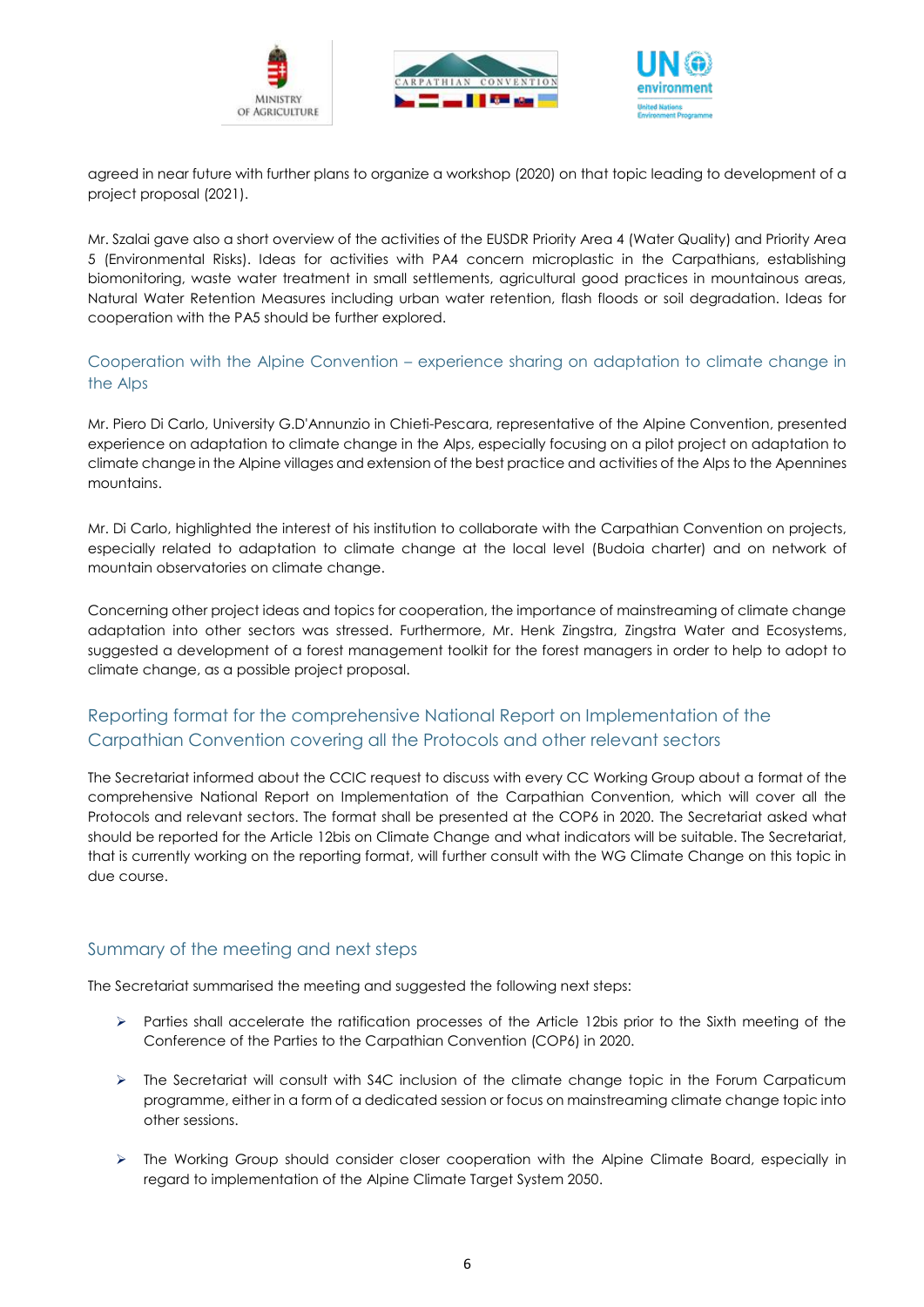





- ➢ The Parties are asked to consider inclusion of mountainous aspects to their national reports for Global Stocktake Under the Paris Agreement.
- ➢ The Secretariat will present the idea of developing an assessment of the impacts of climate change on the Carpathian forests and their ecosystem services to the upcoming meeting of the Carpathian Convention Implementation Committee, which shall then decide on this task.
- ➢ The Hungarian Presidency will prepare a short note for the next Carpathian Convention Implementation Committee meeting on a structured step-by-step approach for strengthening networking and collaboration on climate change in the Carpathians, including proposals for the structure, timeline, role and concrete tasks of the Working Group, in particular with regard to the implementation of Article12bis.
- ➢ The Working Group shall further consider ideas for cooperation with the EUSDR PA4 and PA5.
- ➢ The Secretariat will consult the draft reporting format of the comprehensive National Report on Implementation of the Carpathian Convention covering all the Protocols and other relevant sectors, as soon as available.
- ➢ The Secretariat will share information with the Working Group on the side event called *From Andes to Alps and other mountains: Elevating regional cooperation on monitoring and climate change adaptation* to be organized at the UNFCCC COP25 in Chile on 11 December 2019.

## Other matters

The Secretariat informed about the side event called *From Andes to Alps and other mountains: Elevating regional cooperation on monitoring and climate change adaptation* to be organized at the UNFCCC COP25 in Chile on 11 December 2019 (International Mountain Day).

The side event will witness the presentation of the new IPCC Special report on oceans and cryosphere in a changing climate that has a strong focus on mountains, which is currently approved in Monaco, as well as launch of new SDC global programme on mountains and climate change adaptation. High level Representatives of mountain regions and countries are expected (Andes, Caucasus, East Africa, Himalayas, Alpine region, Carpathians) as well as keynotes by SDC, Mountain Research Initiative (IPCC Report) and UNEP (Executive Director attendance is requested). The invitation and further information will be sent to the WG Climate Change in due course.

#### Closing remarks and closure of the meeting

The host country, Hungary, together with the Secretariat, thanked the meeting participants for their active participation and contribution to the meeting discussion and closed the meeting.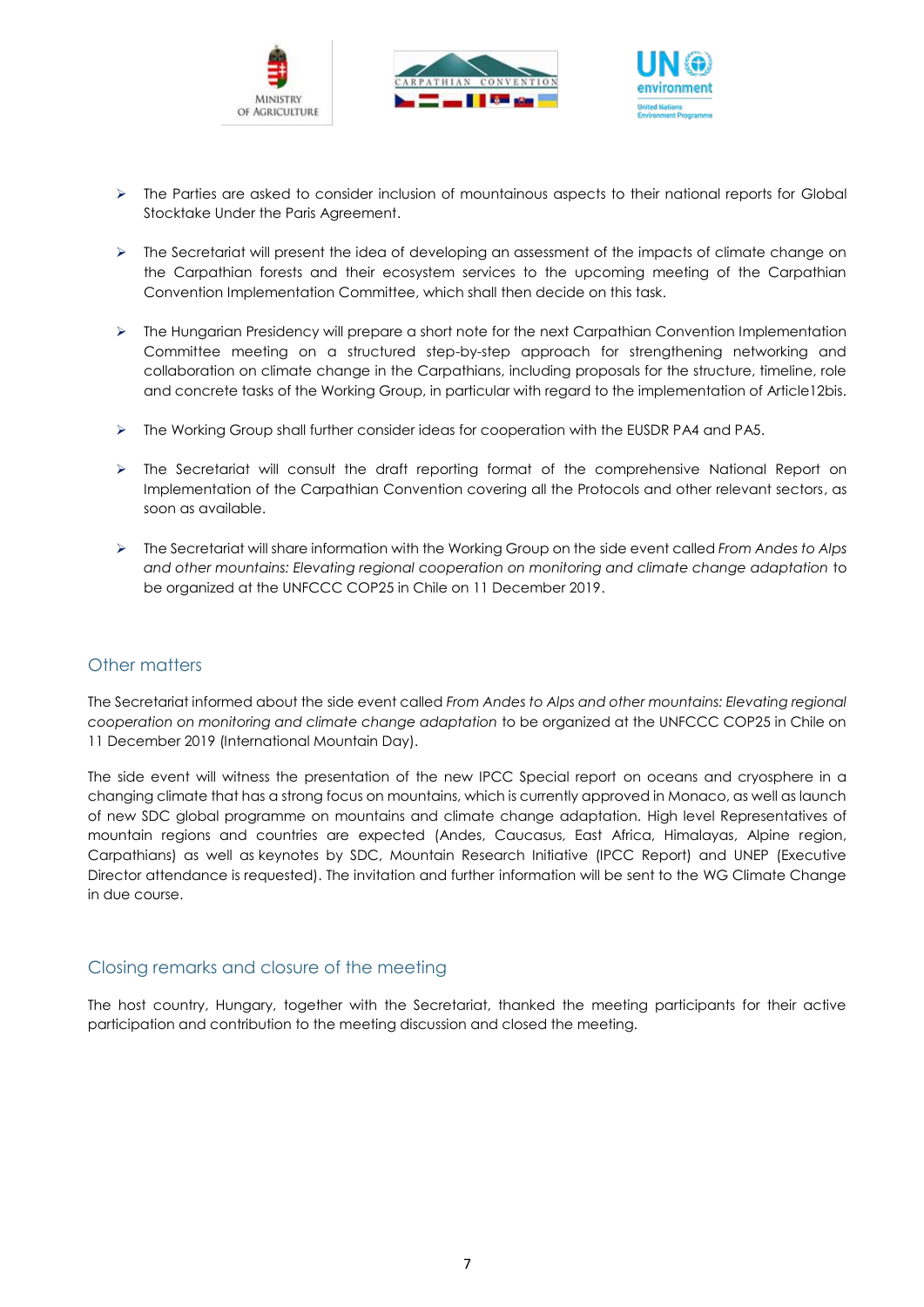





# FINAL AGENDA

| <b>ANNEX 1</b>  |        | 6 <sup>th</sup> Meeting of the Carpathian Convention Working Group on                                                                                                                                                                                                                                                                                                                                                         |
|-----------------|--------|-------------------------------------------------------------------------------------------------------------------------------------------------------------------------------------------------------------------------------------------------------------------------------------------------------------------------------------------------------------------------------------------------------------------------------|
|                 |        | <b>Climate Change</b>                                                                                                                                                                                                                                                                                                                                                                                                         |
|                 |        | <b>Budapest, Hungary, 9 October 2019</b>                                                                                                                                                                                                                                                                                                                                                                                      |
| $9:00 - 17:30$  |        | <b>Meeting venue:</b> National Meteorological Service                                                                                                                                                                                                                                                                                                                                                                         |
|                 |        | Kitaibel Pál u. 1, 1024 Budapest, Hungary, 1 <sup>st</sup> floor, Room 216                                                                                                                                                                                                                                                                                                                                                    |
| $9:00 - 9:45$   | $\Box$ | Opening of the WG Climate Change meeting, round of introductions and adoption of the<br><b>Agenda</b> (Secretariat and the Host Country - Hungary)                                                                                                                                                                                                                                                                            |
|                 | 21     | Updates on the ratification process of the Article 12bis on Climate Change (updates from the<br>Parties)                                                                                                                                                                                                                                                                                                                      |
|                 | 31     | Short report from the Climate Data Store training (participants of the CDS training)                                                                                                                                                                                                                                                                                                                                          |
| $09:45 - 11:00$ | 4)     | Presentation of the activities of the WG Climate Change and report from the 7 <sup>th</sup> meeting of<br>the WG on Sustainable Forest Management (Secretariat)                                                                                                                                                                                                                                                               |
|                 | 5)     | 6 <sup>th</sup> Forum Carpaticum 2020 and other S4C planned activities - (presentation by Ms. Katalin<br>Mázsa, Science for the Carpathians)                                                                                                                                                                                                                                                                                  |
|                 | 6)     | Overview of the climate change issue in the Carpathian region (Mr. Sandor Szalai, Szent István<br>University)                                                                                                                                                                                                                                                                                                                 |
| $11:00 - 11:30$ |        | Coffee break                                                                                                                                                                                                                                                                                                                                                                                                                  |
| $11:30 - 12:00$ | 71     | Best practices and ideas for implementation of the Article 12bis on Climate Change (All the<br>Parties are requested to share information on undertaken activities for implementation of the<br>12bis on Climate Change and ideas for its future implementation)                                                                                                                                                              |
|                 | 8)     | Cooperation with the Alpine Climate Board (presentation by Mr. Helmut Hojesky, Chair of the<br><b>Alpine Climate Board)</b>                                                                                                                                                                                                                                                                                                   |
| $12:00 - 12:20$ | 9)     | Alpine Climate Target System 2050 - is it relevant for the Carpathians? (Ms. Sabine<br>McCallum, Climate Change Expert)                                                                                                                                                                                                                                                                                                       |
| 12:20 - 12:40   |        | 10) Global Stocktake Under the Paris Agreement (Article 14) - introduction and relevance for the<br><b>Carpathians (Ms. Sabine McCallum, Climate Change Expert)</b>                                                                                                                                                                                                                                                           |
| $12:40 - 13:30$ |        | 11) Discussion on future activities of the WG Climate Change and possible project proposals<br>(session 1)<br>Overview of climate change and adaptation issues in the Carpathian forests and<br>discussion on developing an assessment of the impacts of climate change on the<br>Carpathian forests and their ecosystem services (Mr. Libor Urlich, State Nature<br>Conservation of the Slovak Republic and the Secretariat) |
| 13:30 - 14:30   |        | Lunch break                                                                                                                                                                                                                                                                                                                                                                                                                   |